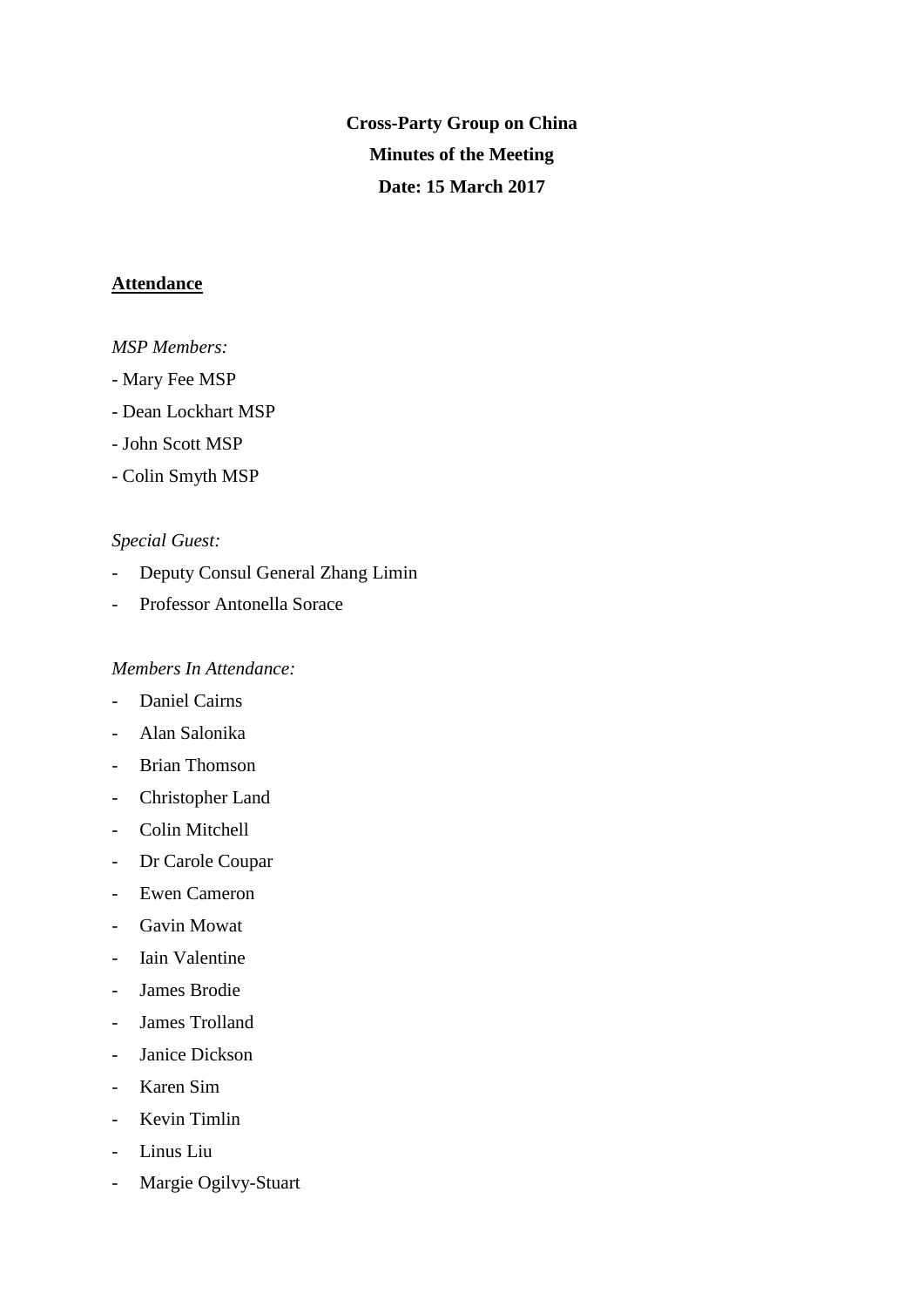- Neil Poposol
- Nigel Archdale
- Orchid Liu
- Professor Antonella Sorace
- Professor Natascha Gentz
- Robert Dalzell
- Rosemary Mitchell
- Sandie Robb
- Savanna Kenny
- Yuwen Fortune
- Jim McColm

# *Apologies:*

- Dame Joan Stringer
- Annie Wells MSP
- Jackie Baillie MSP
- Chic Brodie
- Edward Siu Ming Tsang
- Peter Kwok
- Cathy Gu
- Lindesay Low
- Elaine Logan
- Cllr Maureen McKay
- Ruth Moir
- Dr Judith McClure
- Dr Roger Collins
- Edmund Hoffie
- Nick Mackie
- Martin Bell
- Eric Balish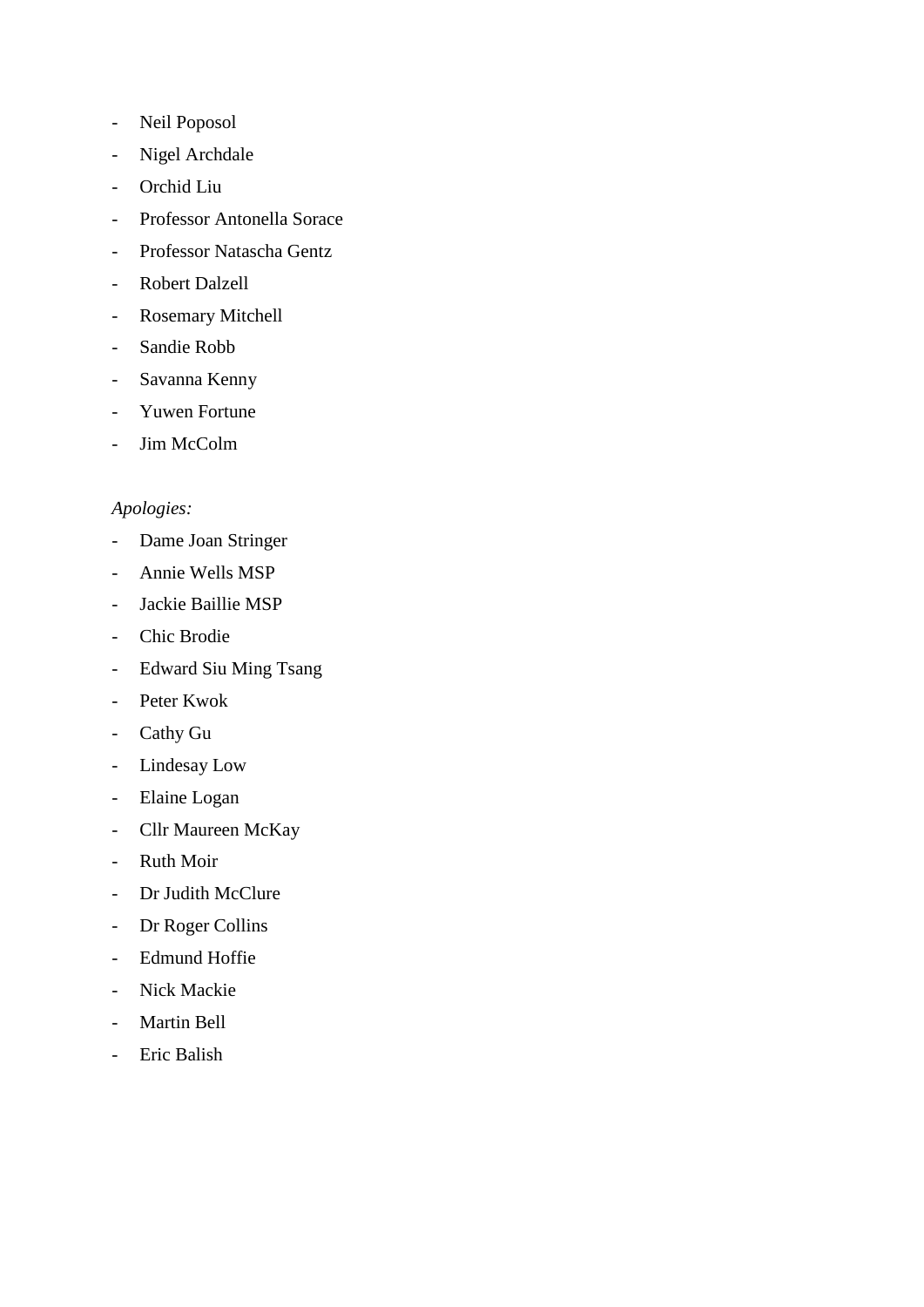## **1. Welcome and Apologies**

Mary Fee MSP welcomed all members of the CPG to the meeting.

## **2. Minutes of Last Meeting and Matters Arising**

Minutes of last meeting of CPG on China were circulated.

Mary Fee MSP informed the group that Consul General Pan Xinchun had agreed to put on a reception in the Chinese Consulate, Edinburgh on 22<sup>nd</sup> March, starting at 6pm. The invitation was extended to all members of the Cross Party Group on China. Mary Fee MSP stressed the importance of events in strengthening the ties between the Chinese community in Scotland.

Mary Fee MSP informed the group that she received an update on the five-year strategy for engagement between Scotland and China from the Scottish Government. Mary Fee offered to circulate the paper with members of the Cross Party Group after the meeting.

Mary Fee MSP informed the group that an invitation had been extended to the Cabinet Secretary for Culture, Tourism and External Affairs, Fiona Hyslop, to attend the meeting to discuss the five-year strategy for engagement between Scotland and China. Unfortunately, the Cabinet Secretary was unable to attend.

The group were informed about a UK wide celebration of Chinese film, with the Call of Heroes being shown at the Film House in Edinburgh on  $29<sup>th</sup>$  March at 6pm. There is also a showing at the G-Mac film studio in Glasgow on  $30<sup>th</sup>$  March at 6pm. These events are sponsored by Hainan Airlines.

# **3. Professor Antonella Sorace, University of Edinburgh: Presentation on Mandarin in Scottish primary schools**

Professor Sorace informed the group of her position as the Director for Information and Public Engagement - Bilingual Matters, an organisation which has fourteen branches in Europe, two in the United States and one due to one in Hong Kong.

Professor Sorace outlined that research has shown that being fluent in a second language can actually enhance the performance of English and boost early literacy skills, such as reading